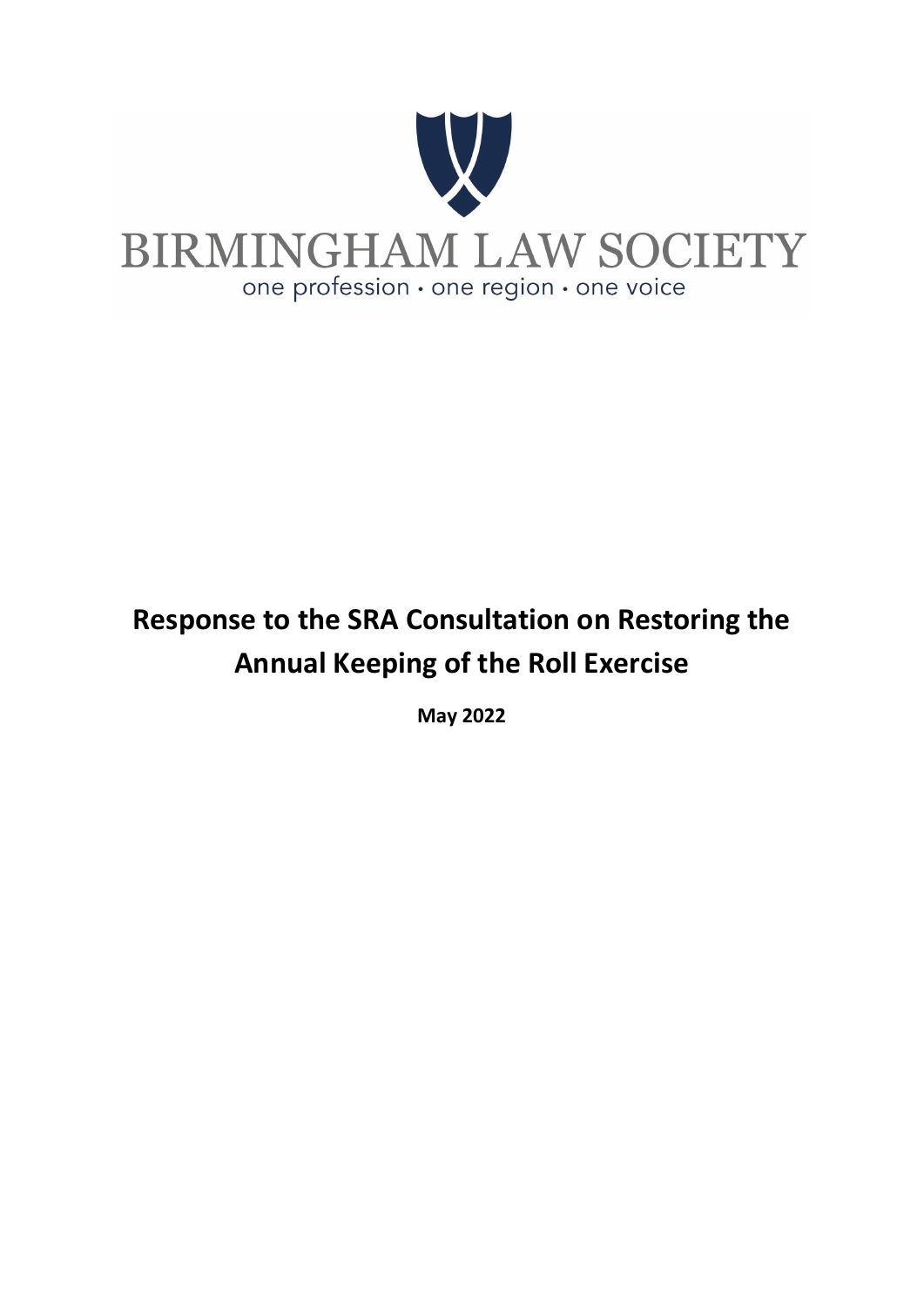Response of the Consultation Committee of the Birmingham Law Society to the SRA Consultation on Restoring the Annual Keeping of the Roll Exercise

This response has been prepared by the Consultation Committee of the Birmingham Law Society. The Society is the largest local law society with some 5,000 members. The response represents the collective view of the Consultation Committee whose members are specialist lawyers practising in all aspects of professional regulation and discipline.

#### Questions for Consultees

#### Question 1

Do you agree with our proposal to reintroduce the annual keeping of the roll exercise in April 2023?

Yes. It is entirely sensible for the reasons set out in the consultation paper and, in particular, to ensure compliance with GDPR

#### Question 2

Based on our plan to reintroduce an annual charge to cover the cost of running the keeping of the roll exercise and maintaining the data, do you consider it fair and proportionate to charge directly for this exercise? We anticipate the unsubsidised administration charge amount will be no more than £30-£40. If not, what alternative would you suggest to meet these costs?

It is agreed that those solicitors without a PC wishing to remain on the Roll, should bear a reasonable/proportionate cost of the exercise. Until 2014 the fee was £20. To the best of our knowledge there is no evidence to enable a judgment to be formed as to whether this was the true administrative cost. It is suggested that the fee for the reintroduced scheme might be £30/£40 but there is a lack of evidence/information upon which the SRA relies to support either figure. It is simply observed that in the absence of evidence, round figures like this tend suggest a measure of arbitrariness. The fact that there is not a costing is a concern as these suggested fees represent an uplift on 2014 of 50% or 100% respectively. These are substantial increases and appear to ignore the economies brought about by the introduction of the new IT